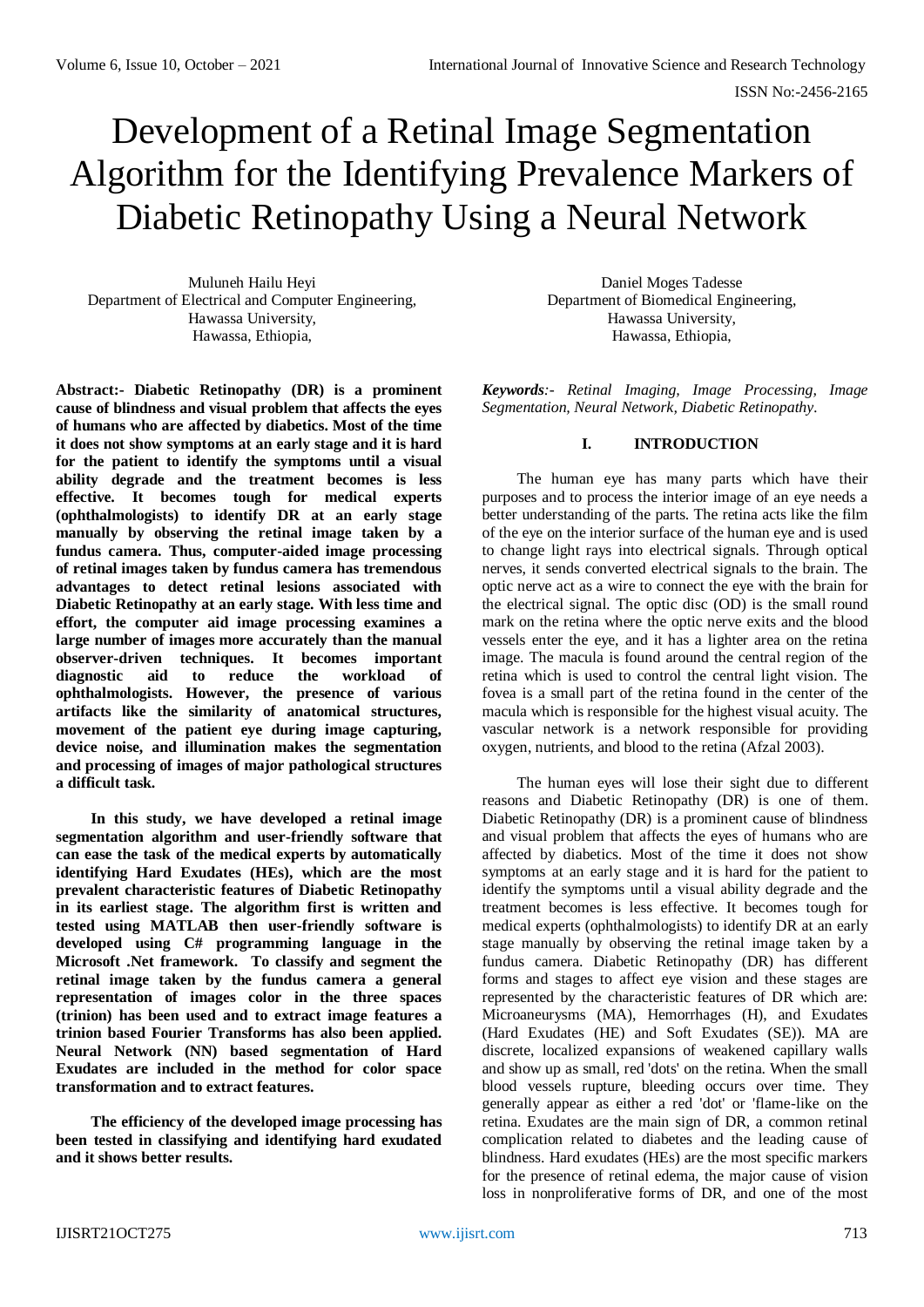common lesions in the early stages of DR (Phillips et al. 1993). HE is caused by the leakage of proteins and lipids from the blood into the retina through damaged blood vessels. They appear as white or yellow patches in retinal images, sometimes as ring structures around leaking capillaries. As the severity of DR in the blood progresses, the vessels become clogged, leading to a micro-infarct in the retina called SE. In advanced stages, this leads to diabetic macular edema (DME).

DR is not a curable disease, but if it is sensed in the early stages major vision loss can prevent with laser treatment. This is why diabetics need to have regular fundus camera examinations of the back of their eyes. A variety of ophthalmoscopic techniques, including digital fundus photography, indirect ophthalmoscopy, stereoscopic biomicroscopy, fluorescence angiography, and optical coherence tomography (OCT), are used for the diagnosis and treatment of ophthalmic diseases. However, due to their relatively low cost, simplicity, and accessibility, fundus cameras are the most commonly used. 2D imaging of translucent 3D retinal tissue is suitable for observing fundus and structures (see Fig 1). Most commonly used to identify and assess symptoms of retinal detachment or ocular disease due to DR. Color images of the fundus of the eye are also taken to document the presence of disease and to observe its change over time.



*Fig. 1. RGB-colored retinal Image was taken by fundus (Osareh and Shadgar 2009).*

The main objective of the study was to develop an automated method for processing retinal images based on an image captured by a fundus camera, which would allow effective detection and mass screening of DR markers. This research paper explains the holistic approach to retinal image analysis, texture feature extraction for detection of HE, signature map created to enhance EXs, and OD, classification used to identify abnormal retinal images, and development of user-friendly software that allows medical experts to easily operate the system.

# **II. RELATED WORKS**

The authors (Satya et al. 2019) proposed an algorithm to detect HEs using morphological operations. Their algorithm consists of three stages: First, preprocessing, second, feature extraction, and third, HEs detection. They apply contrast enhancement and noise removal to the green component of the retinal color image, and only this channel is used for further analysis. In the second phase, features are extracted to detect the candidates of HE using morphological operations (top-hat and bottom-hat). Finally, the algorithm detects HEs by finding the difference between the bottom-hat and top-hat features. To investigate their proposed algorithm, they used the DIARETDB1 and the High-Resolution Fundus (HRF) image database. Using the DIARETDB1 database, they achieved an average sensitivity of 94%, a specificity of 96%, and an accuracy of 95%. With the HRF retina database, they

attained an average sensitivity of 95%, specificity of 95%, and accuracy of 97%.

The authors (Shengchun et al. 2019) also proposed an algorithm to detect HEs. First, they perform an automatic preprocessing method for retinal images by using the active thresholding technique and the fuzzy Cmeans clustering (FCM) technique, and then use a classifier called Support Vector Machine. Their proposed algorithm includes four stages. The first stage is preprocessing, the second is optic nerve head localization, the third stage is determining the eligible HEs by using a dynamic threshold in clustering with a global threshold based on FCM, and the last stage is feature extraction. In the last stage, the eight texture features were extracted from the candidate regions, which were then fed into an SVM classifier for automatic classification of HEs. DIARETDB1 and the retinal image database eophtha EX were used to try to evaluate the algorithm. Trained and crossvalidated at the pixel level (10 times) using the eophtha EX and DIARETDB1 retinal databases. Mean sensitivities of 76.5%, PPV of 82.7%, and Fscore of 76.7% were achieved using eophtha EX archives and using the DIARETDB1 retinal database. Average sensitivity of 97.5%, specificity of 97.8% and accuracy of 97.7%.

(Anup et al. 2017) have proposed an algorithm for feature-based classification of HE in retinal images. First, each of the three color components is preprocessed, then the optic disk and blood vessels are extracted from the image and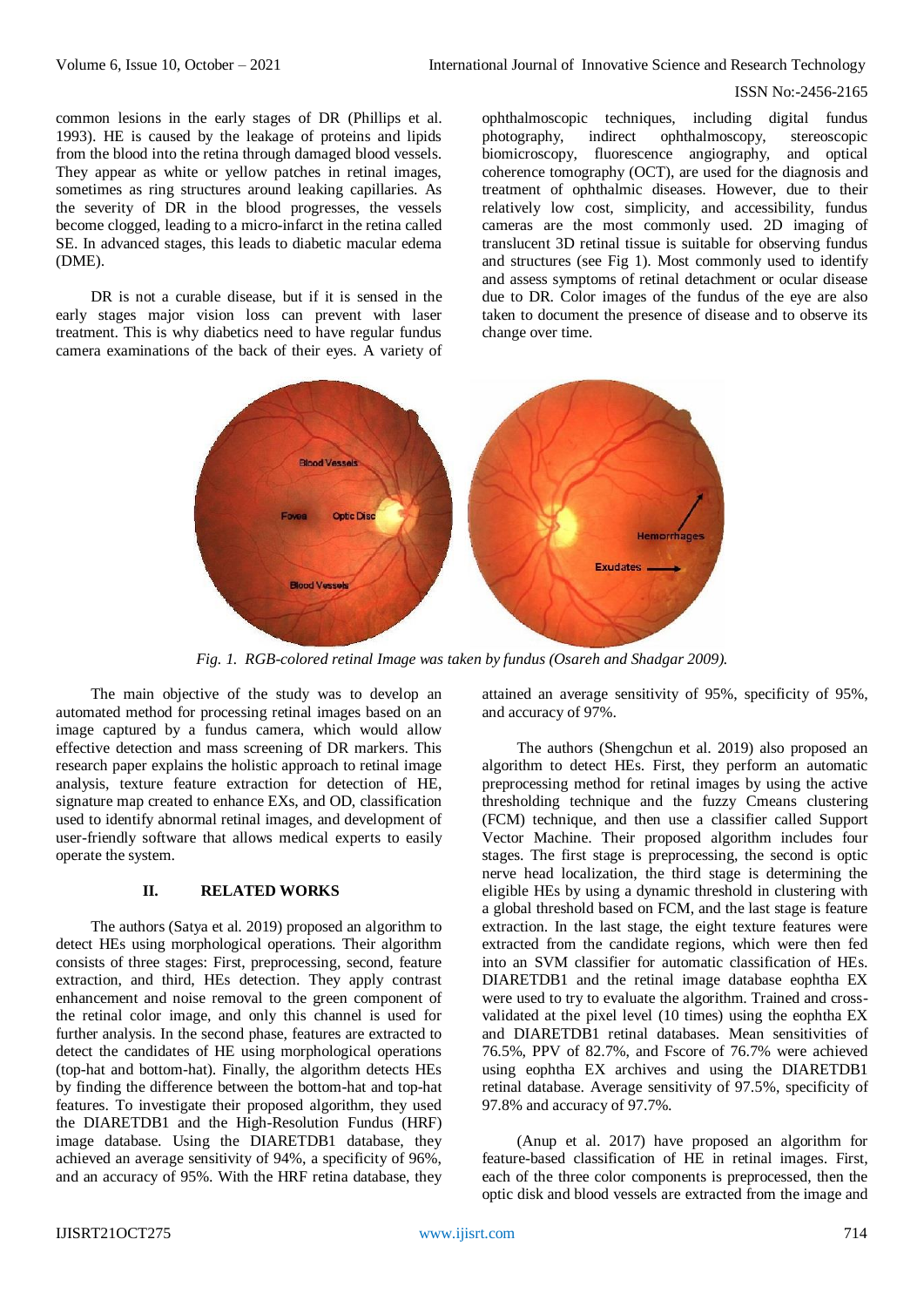finally the exudate pixels on the image are identified/classified using region growing technique. They have used standard retinal image databases and achieved an average accuracy of 99% in segmenting or classifying HE pixels in an image. (Vikram et al. 2020) have also proposed a neural network-based method for diagnosis of DR -related diseases.

(SHILPA et al. 2018) have proposed an algorithm for detecting HEs. Their proposed algorithm includes three stages: the first is preprocessing, the second is morphological operation, and the third stage is segmentation of HEs. They apply the morphological reconstruction to the green component of the retinal color image. In the second stage, features are extracted to detect the candidates HE using the morphological operation. The final segmentation algorithm recognizes the HEs considering their features.

In a literature review, many researchers have developed various methods for segmenting HE, vascular, fossa, and external diameters in fundus images (Eadgahi and Pourreza 2012, Niemeijer et al. 2007, Ehsan and Somayeh 2012, Liu et al. 2008 and Godse et al. al. al., 2013). In general, most attempts at color fundus imaging have focused on analyzing each color component sequentially and combining results from different channels. However, these sequential methods hide the existing cross-correlations between color channels, and the associated computational costs are often high. In this regard, a more holistic approach to presentation and analysis can have tremendous benefits. A recent application of multidimensional algebra in color image analysis uses vector representations of the three color components in quaternion and trinion spaces. The corresponding integral transform allows analysis to be performed as a whole or as an entity while retaining information about cross-correlation (Assefa et al. 2010a and Assefa et al. 2011). Based on such a vectorial principle, in this study, we have developed a method for designing a robust retinal image segmentation algorithm that facilitates the task of medical experts to automatically identify HEs.

# **III. MATERIALS AND METHODS**

# *1.1 Image Data Set*

For analyzing the proposed image processing schemes a set of the color retinal images generated by fundus camera is collected from the Black Lion Hospital Diabetic Centre (in Ethiopia) (a total of 66 images), and standard retinal image data sets (a total of 393 images from 5 standard retinal image data sets).

For standard retinal image, the following publicly available standard retinal image data sets archives have been used for the developed algorithm performance evaluation, analysis, and testing. These datasets are DIARETDB0, DIARETDB1, High-Resolution Fundus (HRF) image database, STARE (STructured Analysis of the REtinal image) database and DRIVE (Digital Retinal Image for Vessel Extraction) dataset. From each database both normal and abnormal retinal images have been used.

The above publicly available archives consist of highquality images with useful medical findings. Expert delineations are used as the gold standard for performance evaluation and comparison of different segmentation methods.

To evaluate the different situations and to produce robust image processing algorithms, we have tried to include the following types of retinal images in image data sets.

- Normal retinal images
- Retinal images with mild and moderate nonproliferative DR, which have HE, SE, MA, and H on them.
- Retinal images with glaucoma.

# *1.2 Image Analysis Methodology*

The suggested method analyses color retinal images captured with digital fundus cameras from individuals with DR using a mathematical framework. It extracts important imaging features for classification and segmentation of retinal pictures using a general representation of color images in three-dimensional space and trinion-based Fourier transforms. The technique includes a suitable color space transformation and a method for extracting robust higherorder features, followed by HE segmentation using a Neural Network (NN). The efficacy of picture segmentation algorithms based on NN and Neuro Fuzzy (NF) in detecting the existence of major abnormality markers (HEs, SEs, MA, H) and attenuating intra an interimage fluctuations due to undesirable artifacts is comprehensively studied. The technique has been used to analyse images from a variety of typical retinal image data set, with encouraging results. The proposed methodology as shown in Fig.2, concentrates on the following two issues:

- Based on feature maps developed by extracting robust te xture descriptors, effective augmentation of EXs, the OD , blood vessels, and other background structures.
- EXs are accurately segmented using a neural network (N N)-based classifier that has been created.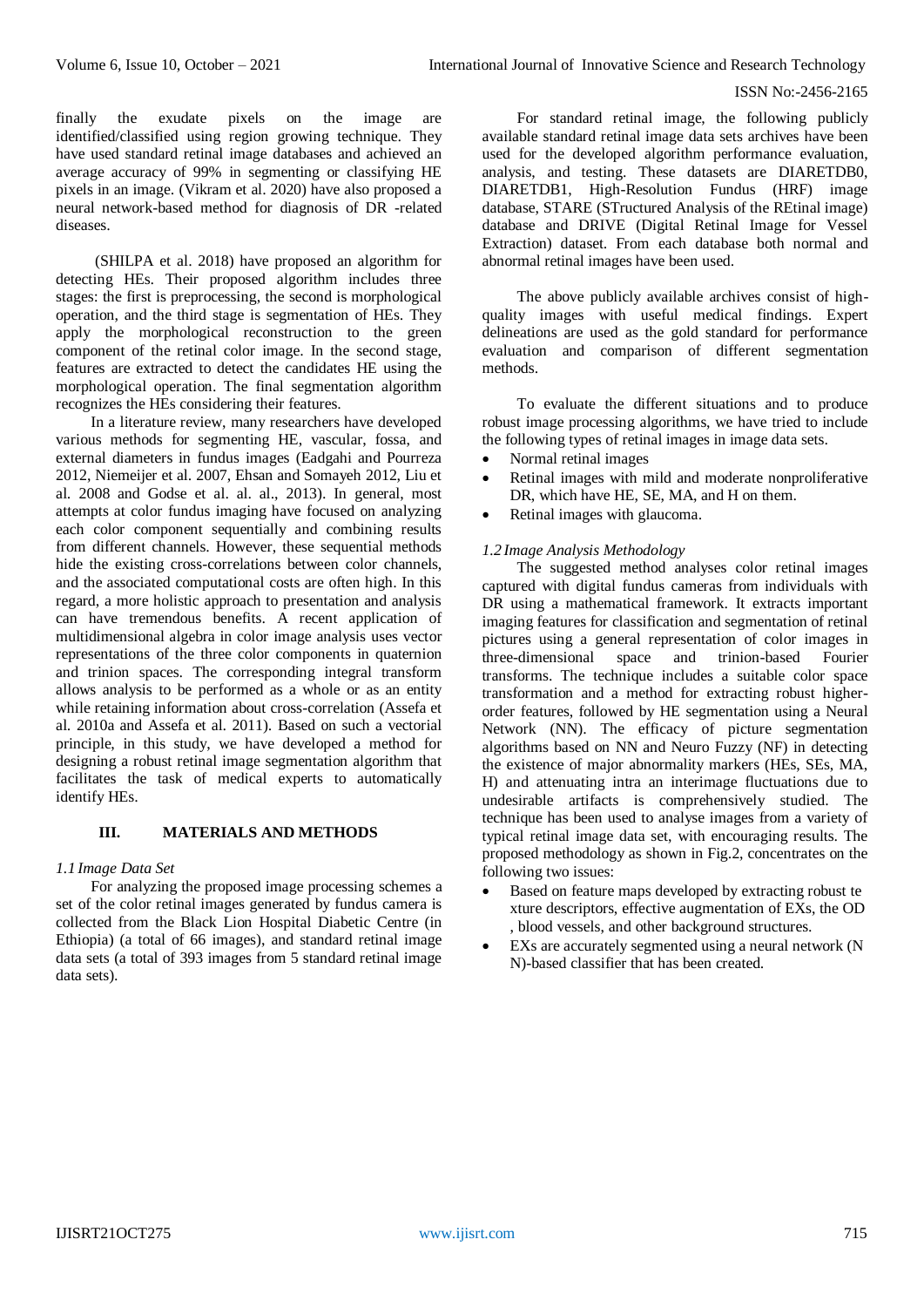

*Fig. 2. The suggested image processing framework is depicted as a block diagram.*

# **IV. IMAGE PROCESSING ALGORITHM DEVELOPMENT AND IMPLEMENTATION**

Retinal Image processing has series of steps from holistic processing to feature extraction and NN. Hereunder we explain each phase of the image processing algorithm step by step.

# *1.3Preprocessing*

In the pre-processing phase, we have performed normalization of the image data and suitable color space selection. After the retinal image is read or loaded from the storage, the image data type is converted from unit8 to double. Then each color component is divided by 255 and their value becomes between 0 and 1. This image normalization process is applied to reduce the overflow error due to further analysis.

When the normalization process is completed appropriate color space must be selected. Because of retinal pigmentation and the acquisition process, retinal images vary greatly in brightness and contrast. This makes it more difficult to distinguish retinal features and lesions, which hinders automatic segmentation of abnormalities such as EXs.

Determining the color space that sends dominant light to the retina in an ideal way than the original RGB color space has proven useful for in-depth exploration. To this end, several color spaces such as RGB, HSL, Lab, LUV, CMYK, and Ycrbcrr were tested and compared to their suitability for extracting highlights (surface descriptors) in a powerful and valuable way.

In a normal retinal image, the red component is oversaturated, resulting in low contrast in bright areas. The blue component is less saturated and the black areas has less contrast. A single green component enhances the contrast of the entire area. As a result, the image has very low contrast,

as large peaks are grouped together in small areas of the histogram.

For further analysis, two color spaces were selected and tested for better contrast and uniformity for EX and other retinal structures. HSL (Hue, Saturation, Brightness/Value/Intensity) and GLM` (RGB G Component, LUV L Component, and CMYK Inverse Magenta Component). The first HSL color space was chosen because it is similar to human color perception and causes less variation within and between images due to various artifacts, potentially useful for our anomaly detection system. The second GLM color space was chosen based on the results of the scattering matrix of maximum interclass separability in (Lu and Fang G 2013). GLM color bars are important for improving DR performance.

As mentioned earlier, when using an image processing program to inspect DR, the green channel of the original color fundus image is typically used. The reason for this is that most methods rely on color intensity information as the basis for developing image processing algorithms for color images. The green channel of the fundus retinal image is often used for HE detection and segmentation due to the high contrast of HE (Snchez et al. 2009). However, a more holistic analysis is generally more meaningful and should therefore lead to a more effective analysis of color images. In this regard, the current work is a combination of three typical channels for anomaly detection based on DR and OD localization of fundus images. The G channel from the RGB color space was chosen based on the above facts. HE appears brighter in the fundus image than in the background, which is dominated by green channels. Due to the consistent EX and OD luminance information, the L channel in the LUV color space was chosen as the second channel (Kande et al. 2009). In most fundus images, the background color is red, while HE is yellowish. The inverse magenta channel from the CMYK color space was selected as the third channel. This is to allow good separation of dark red blood vessels from OD (see, for example, Figure 3). The GLM color space scatter matrix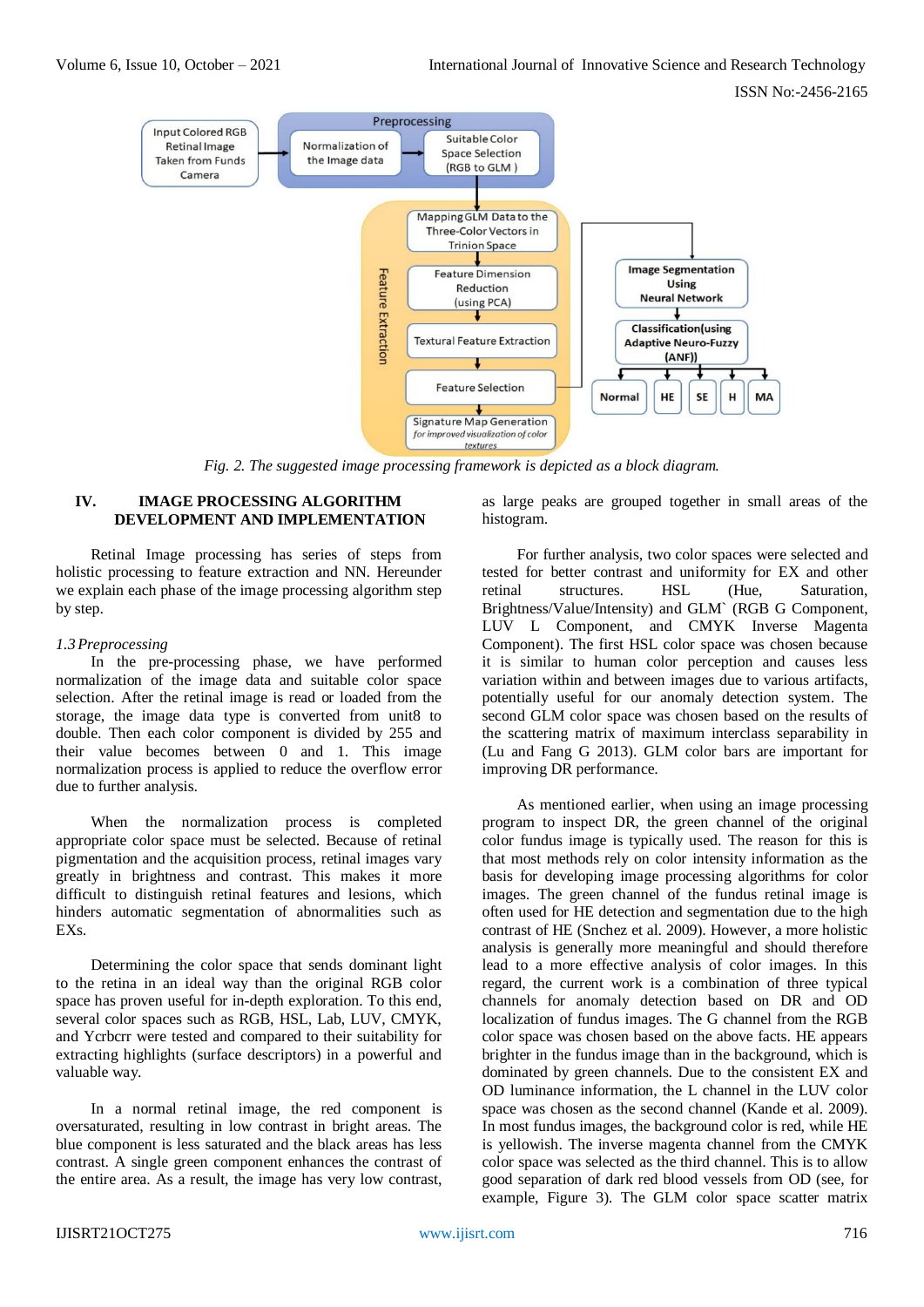calculated in (Lu and Fang G 2013) is larger than the RGB, HSV, LUV, and Lab color space scatter matrices in terms of separating EX from non-EX pixels.



*Fig. 3. (a)Sample original image, (b)green channel, (c)luminance channel, and*

#### *1.4Feature Extraction*

After the preprocessing phase is completed, the next phase is feature extraction which includes the following tasks:

- Mapping GLM' data to the three-color vectors in Trinion space
- Feature Dimension Reduction
- Textural feature extraction for candidate detection and improved visualization
- Signature map generation

## *4.2.1. Mapping GLM' data to the three-color vectors in Trinion space*

The converted RGB color retinal image is mapped to Trinion as H  $(x, y) = G + iL + jM$ . We then performed a spatially localized analysis in the selected color space by calculating the Trinion-Fourier transform (TFT) in a 3x3 translation window.

Two practical definitions of the Trinion-Fourier transform (TFT) have been proposed (Assefa et al. 2011). The TFT of type I and vice versa (ITFT) are given by:  $T(u,v)=$  $\int_{-\infty}^{\infty} \int_{-\infty}^{\infty} h(x, y) (\cos(2\pi(ux + vy)) - \mu_1 \sin(2\pi(ux + vy))) dx dy$ ∞  $\int_{-\infty}^{\infty} \int_{-\infty}^{\infty} h(x, y) (\cos (2\pi(ux + vy)) - \mu_1 \sin(2\pi(ux + vy))) dx dy_0'$ (1)  $h(x,y)=$  $\int_{-\infty}^{\infty}\int_{-\infty}^{\infty}T(u,v)\Big(\cos(2\pi(ux+vy))+\mu_2sin(2\pi(ux+vy))\Big)du dv$ −∞ ∞  $\int_{-\infty}^{\infty} \int_{-\infty}^{\infty} T(u, v) \Big( \cos(2\pi(ux + vy)) + \mu_2 \sin(2\pi(ux + vy)) \Big) du dν^{(7)}$  (2) *(5)*  $\mu$ <sup>2</sup> $p(u, v)$ ]  $v=1$ 3  $u=1$ 

Where  $h(x, y)$  is generally an image function of the trinion value,  $\mu_1$  is a pure unit trinion, and  $\mu_2$  is a trinion, so

the product 
$$
\mu_1 \mu_2 = -1
$$
. The choice between  $\mu_1$  and  $\mu_2$  is  
optional. Similarly, to the previous studies (Assefa, et al.,  
2011), the choices of  $\mu_1$  and  $\mu_2$  are given by  $\mu_1 = \frac{(i-j)}{\sqrt{2}}$  and  
 $\mu_2 = \frac{(-1-i+j)}{\sqrt{2}}$ .

Based on this the discrete TFT and its inverse are computed as follows:

$$
T(u, v) = \frac{1}{MN} \sum_{x=0}^{M-1} \sum_{y=0}^{N-1} h(x, y) \left( \cos \left( 2\pi \left( \frac{ux}{M} + \frac{vy}{N} \right) \right) - \mu_1 \sin \left( 2\pi \left( \frac{ux}{M} + \frac{vy}{N} \right) \right) \right)
$$
  
\n
$$
h(x, y) = \sum_{u=0}^{M-1} \sum_{v=0}^{N-1} T(u, v) \left( \cos \left( 2\pi \left( \frac{ux}{M} + \frac{vy}{N} \right) \right) + \mu_2 \sin \left( 2\pi \left( \frac{ux}{M} + \frac{vy}{N} \right) \right) \right)
$$
  
\n(4)

### Where:

 $M \times N$  is the total number of voxels (vectors) found in the selected region of interest (window) of the source image.  $u=0...N-1$ ,  $v=1...M-1$ , are the discrete frequencies along with the horizontal and vertical directions respectively.

## *4.2.2. Feature Dimension Reduction*

Principal component analysis (PCA) was applied to each locally transformed  $3 \times 3$  TFT image, each resulting in the output of the trinion value in the new PCA space, each image being formed from a  $3 \times 3$  matrix in our case. This step is necessary to reduce some redundancy in our multichannel data. Then each value of the resulting 3x3 matrix is normalized from 0 to 1 and these are the probability density functions used to calculate the properties of the texture.

#### *4.2.3. Extract texture features for candidate detection and image enhancement*

Nine different Haralick texture features (Assefa et al. 2010a) were calculated: Sum Mean, Variance, Energy (Angular Second Moment), Correlation, Homogeneity, Contrast, Entropy, Cluster Shadow and Cluster Prominence and have been tested for their effectiveness in the quantification of different subjects. in our retinal samples. Each texture feature is extracted as a component of the PCA matrix with three values. The computed characteristic is then assigned to the centre value of the voxel in this window. This step is then repeated for all voxels contained in the selected region of interest in the image.

The above textural features were computed as follows:  $Sum-mean = 0.5 \sum_{u=1}^{3} \sum_{v=1}^{3} (u(p(u,v)) + v(p(u,v)))$ 

*Variance*= $0.5\sum_{u=1}^{3}\sum_{v=1}^{3}[(u - \mu)^{2}p(u,v) + (v -$ 

Energy = 
$$
\sum_{u=1}^{3} \sum_{v=1}^{3} p(u, v)^2
$$
 (7)

Correlation=
$$
\sum_{u=1}^{3} \sum_{v=1}^{3} \frac{(u-\mu_x)(v-\mu_y)p(u,v)}{\sigma_x \sigma_y}
$$
  
(8)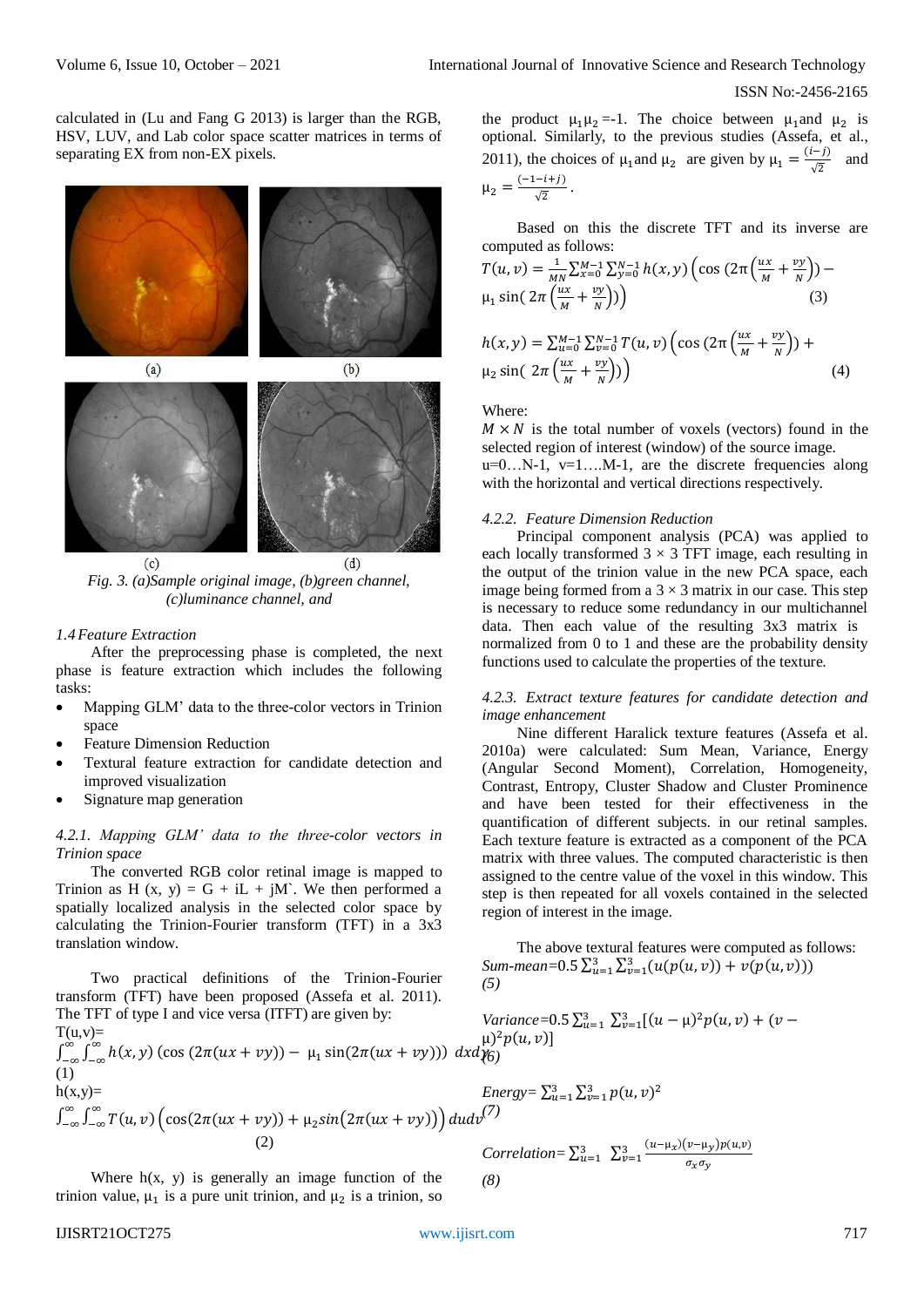ISSN No:-2456-2165

$$
Homogeneity = \sum_{u=1}^{3} \sum_{v=1}^{3} \frac{p(u,v)}{1 + (u-v)^2}
$$
  
(9)

$$
Contrast = \sum_{u=1}^{3} \sum_{v=1}^{3} (u-v)^2 log(p(u,v))
$$
  
(10)

$$
Entropy = -\sum_{u=1}^{3} \sum_{v=1}^{3} p(u, v) log(p(u, v))
$$
  
(11)

*Cluster* shade= $\sum_{u=1}^{3} \sum_{v=1}^{3} (u + v - \mu_x - \mu_y)^3 p(u, v)$ <br>(12)

*Cluster prominence* =  $\sum_{u=1}^{3} \sum_{v=1}^{3} (u + v - \mu_x - \mu_y)^4 p(u, v)$ <br>(13)

Where:

 $p(u, v)$  is the normalized spectral value (which can be thought of as a function of probability density) obtained after applying PCA to the TFT-transformed image matrix.

 $\mu = \frac{1}{2} \sum_{u=1}^{3} \sum_{v=1}^{3} p(u, v)$  is mean of the matrix  $\mu = \sum_{u=1}^{3} u \sum_{v=1}^{3} p(u, v)$  is the sum of row means,  $\mu y = \sum_{\nu=1}^{3} \nu \sum_{u=1}^{3} p(u, v)$  is the sum of column means,  $\sigma x^2 = \sum_{u=1}^3 (u - \mu_x)^2 \sum_{v=1}^3 p(u, v)$  is the sum of row variance, and

σy2= $\sum_{v=1}^{3} (v - \mu_y)^2 \sum_{u=1}^{3} p(u, v)$  is the sum of column variance.

## *4.2.4. Signature map generation*

The above feature values are normalized and used to create the final signature map. This allows you to distinguish between areas that correspond to other areas of clinical significance associated with HE, OD, and DR. The final result of the signature map was generated as a color using a 3-level local texture descriptor. The performance of signature maps generated by the various texture features was compared and evaluated accordingly by qualitative and quantitative comparisons between the signature maps and the available ground truths.

# *1.5 Image segmentation*

To differentiate the HE from the normal part of the retinal image, the image resulted from the feature extraction process divided or segmented in to different regions based on the characteristic of pixels to identify the infected place. There are different techniques for image segmentation but due to its efficiency we used feed forward back propagating neural network to segment HE.

We have used the following specification to segment the image using Feed Forward Back Propagating Neural Network:

1. As shown in the Fig. 4, we have developed a NN which have 3 layers. The first layer/input layer contains three neurons, which is equal to the number of input feature vectors for the NN. In the second layer/ the hidden layer, we have used five neurons. The third layer/output layer contains one neuron which is equal to the number of output vector for the classifier.



*Fig. 4 the developed feed-forward back-propagating neural network*

- 2. We have used the tan sigmoid activation function for all neurons in the hidden layer and linear activation function for the output neuron.
- 3. We have used a learning rate and moment values of 0.01 and 0.0071 respectively for all the neurons in the output and hidden layers. These parameter values are chosen after various testing and validation stages of the NN.
- 4. We have used the 1000 number of iterations. This parameter value is chosen after looking at the sum mean square errors of the validation, testing, and early training data sets.
- 5. We have used a total of 257000 training data set where each training data contains three features that are found in the signature map generation phase. The training data sets are manually selected from different structural positions of various images and it contains various normal retinal structures, and other structures with a symptom of mild non-proliferative DR, that have HE, SE, MA, and H on them. The training data set contains:
- 64500 voxels (Feature vectors) of HE from different images,
- 53400 voxels (Feature vectors) of SE from different images,
- 50800 voxels (Feature vectors) of H from different images, and spatial positions
- 12000voxels (Feature vectors) of MA from different images,
- 76300 voxels (Feature vectors) of normal anatomical areas from different images, spatial positions, and structures
- 6. To decide the stopping point of iterations/number of epochs, and tune the NN parameters the total learning data set is first divided into three separate categories. These are the training, validating, and testing data sets where each of them contains a total of 112400,112400, and 32200 Voxels (Feature vectors) respectively. After assessing the results, the best performing NN parameters and number of epochs are chosen. Then the NN is trained and its training error is measured and compared with the testing error. The final training and testing mean square error results of the trained NN are in an acceptable range in iteration number 1000. Based on this we use the final trained NN to be used as a pixel-based HE classifier for a new feature.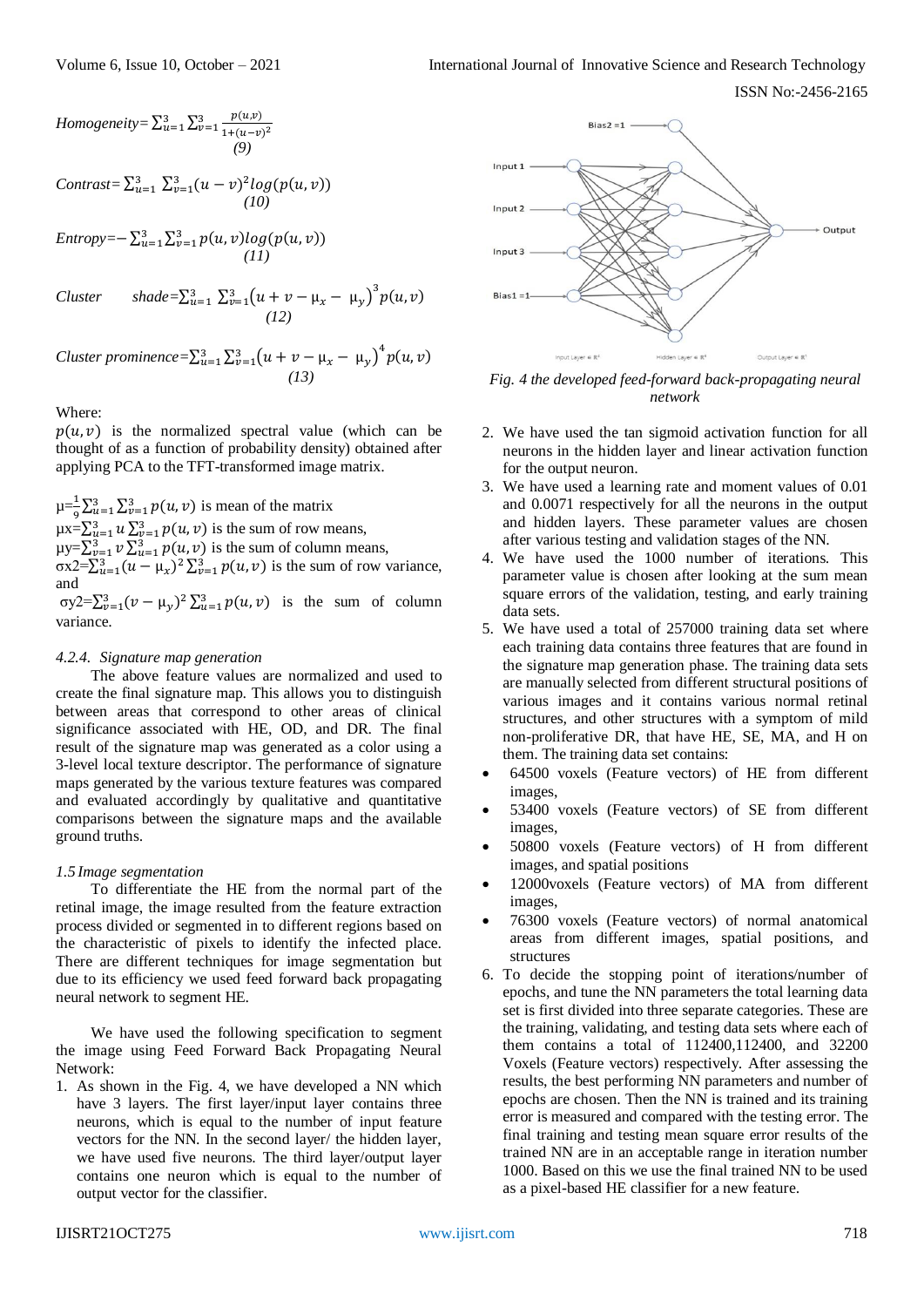ISSN No:-2456-2165

After the image segmentation of HE is implemented using feed forward back propagating neural network, we have also developed a six-layer adaptive neuro-fuzzy (ANF) network to see its efficacy in classifying HE, SE, H, and MA, which are the most characteristic features of DR. In the six layer adaptive neuro-fuzzy network we have developed, the first layer is the input layer and it has three neurons each accepting the input vector. The second is the membership function layer and it has nine neurons, where each of them fuzzified each input based on the membership function parameters of each class. And the next third layer is the rule base layer and it has 27 neurons. The fourth layer is the normalized rule base layer and it has 108 neurons. Layer five is the defuzzification layer and it has 108 neurons. In this layer, there are 4 by 108 defuzzification parameters (learning capable weights and the product of the weights with the input vector gives defuzzification output when multiplied by the fired normalized rule base. The final layer is the output layer and it has four neurons for each output variable. It calculates the exact crisp output for each variable based on calculating the weighted sum of each fired and defuzzied rule. In the forward pass rule, consequent parameters are obtained based on given inputs and membership function parameters. In the backward pass, the antecedent parameters are updated based on the error found in the output layer.

## **V. PERFORMANCE ANALYSIS OF THE ALGORITHM**

The methods used at each phase of the retinal image processing must be evaluated and analyzed to see its performance. At the preprocessing stage different analysis has been to select the best optimal feature map for segmentation of retinal images. The performance of signature map analyzed at the feature extraction phase and then performance NN in segmenting HEs is evaluated.

### *1.6Evaluation of the optimal feature map selection for retinal image segmentation*

Quantitative analysis of the available baseline data revealed that signature maps were generated based on three characteristics: cluster prominence, mean sum and variance calculated in GLM` and HSV color spaces, superior to other features in its ability to clearly identify various objects in the retina. samples studied. To evaluate the classification accuracy of the proposed method in terms of discriminating between HE and non-HE pixels, Table 1 shows the values of the dispersion matrix (Jindex) for cluster prominence, characteristics, and sum mean and variance were calculated in both the GLM` and the HSL color space. The table also includes calculated metric results for RGB, YLQ, HSL, GLM`, YCbCr and Lab color spaces. For this test, 1009 EX and 2095 non-EX pixels were manually selected to analyze the separability of the EX and non-EX pixel classes. The EX training package is taken from the available facts. As can be seen in Table 1, the Cluster Promise feature computed for the GLM color space provides the highest index and is therefore used for optimal segmentation of the retina (especially HE) images.

| Table 1. | Quantitative index of layered separability of  |
|----------|------------------------------------------------|
|          | different color models and texture descriptors |

| <b>Color model</b> | <b>Texture descriptor</b> | <b>Scatter matrix</b><br>(J) |
|--------------------|---------------------------|------------------------------|
| <b>GLM</b>         | Sum means                 | 5.81                         |
| <b>HSL</b>         | Sum means                 | 5.4                          |
| <b>GLM</b>         | Variance                  | 5.63                         |
| <b>HSL</b>         | Variance                  | 5.13                         |
| <b>GLM</b>         | Cluster prominence        | 13.6                         |
| <b>HSL</b>         | Cluster prominence        | 9.8                          |
| GLM'               | Sum means                 | 5.81                         |

### *1.7 Signature maps Analysis*

Based on available facts, the best performing feature maps were first selected based on their accuracy in classifying different structures in retinal images. To quantify the accuracy of the classification, a trace index J was determined. It estimates the separability of pixel classes (EX vs. non-EX). To quantify the accuracy of the classification, the trace data were calculated according to Equation (14). The J-metric estimates the separability of pixel classes (e.g., EX vs. non-EX) using intralayer (Sw) and mid-layer (Sb) scatter matrices as follows:

$$
J = trace(S_b S_w^{-1})
$$
\n(14)

*Where: trace is a function which returns the sum of diagonal elements of a square matrix.*

$$
\mathbf{S_b} = (\mu_{ex} - \mu_{non-ex}) (\mu_{ex} - \mu_{non-ex})^T
$$
  
(15)

$$
S_w = S_{ex} + S_{non-ex}
$$
 (16)

 $\mu_{ex}$  and  $\mu_{non-ex}$  are the means of the EX and non-EX classes *respectively, estimated using the corresponding training sets.*  $X_{ex}$  and  $X_{non-ex}$  are the training sets for EX and non-EX *classes respectively.*

N and M are the total numbers of  $X_{ex}$  and  $X_{non-ex}$  that are present in the training set respectively.

$$
\mu_{ex} = \frac{1}{N} \sum_{i=1}^{N} X_{ex}^{i}
$$
  
(17)

$$
\mu_{non-ex} = \frac{1}{M} \sum_{i=1}^{M} X_{non-ex}^{i}
$$
  
(18)

$$
S_{ex} \text{ and } S_{non-ex} \text{ are the scatter matrices of each class:}
$$
\n
$$
S_{ex} = \frac{1}{N} \sum_{i=1}^{N} (X_{ex}^{i} - \mu_{ex}) (X_{ex}^{i} - \mu_{ex})^{T}
$$
\n
$$
(19)
$$

$$
S_{non-ex} = \frac{1}{M} \sum_{i=1}^{M} (X_{non-ex}^{i} - \mu_{non-ex}) (X_{non-ex}^{i} - \mu_{non-ex})^{T}
$$
 (20)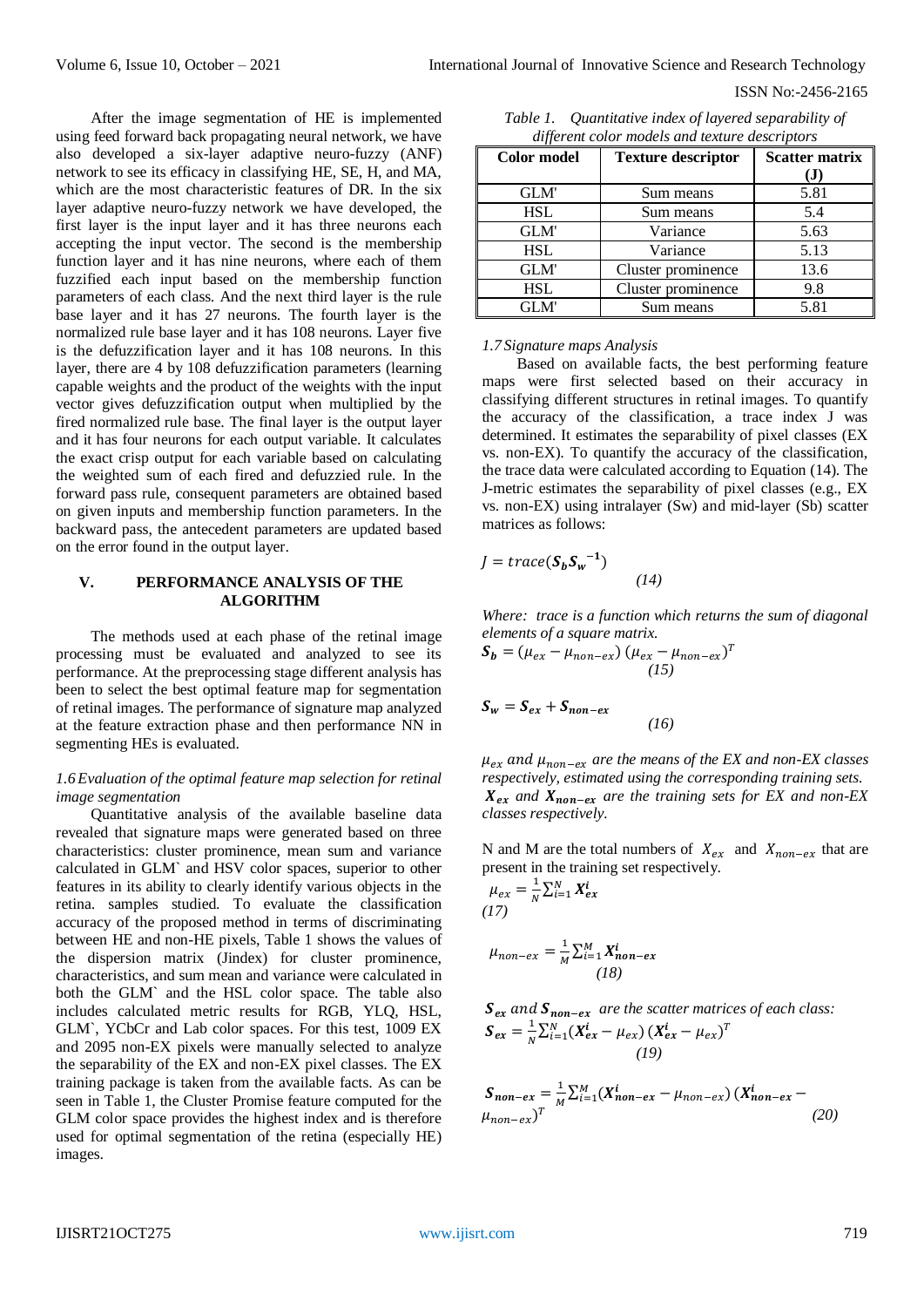A higher J value means that the classes are more segregated, while the members of each class are closer together. In addition, a series of tests were performed on the resulting signature maps by modifying some parameters of the algorithm. The following cases were investigated:

- Effects of extraction with and without PCA application.
- Effect of applying PCA on the maximum value of the modified image matrix.
- The effect of the positioning window measurement.
- Reduce the background with modifying the size of the window.

In each case, the effectiveness of the resulting signature map was appropriately assessed by quantitatively comparing the signature map to available ground truth values. For normalization, each component (channel) is divided by its maximum. However, the appearance of false peaks or noise signals during this process can suppress the actual image information in the resulting color image. Also, changing these maximums from image to image or on the same image in different areas will cause unwanted color changes in the signature map.

To solve this problem, the value located in the top 95% of the distribution was taken as the nominal maximum. The top 5% of all feature distributions in the feature space were truncated to the maximum, that is, the nominal maximum. Then divide all values by the maximum. To solve this problem, the values in the top 95% of the distribution were taken as their nominal maximums. The top 5% of all feature distributions in the feature space were truncated to the maximum, that is, the nominal maximum. Then divide all the values by the maximum.

### *1.8Performance evaluation of the NN in segmenting HEs*

Quantitative analysis is carried out to evaluate the performance of the proposed NN in segmenting to detecting HEs from the other structures. For this, a set of tests HE and non-HE pixels taken from different spatial positions, and structures of different sample retinal images were taken. For the sake of performance evaluation, four commonly used metrics were computed: sensitivity, specificity, positive predictive value, and accuracy.

- a) Sensitivity (SE): The percentage of true positive outcomes predicted correctly. Sensitivity can be mathematically defined as  $SE = \frac{TP}{TP}$  $\frac{1}{TP+FN}$ : where TP represents true positives (total number of pixels detected by the proposed method while HE was present) and FN represents false negatives. (Total number of pixels detected by the proposed method as non-HE while HE was present).
- b) Specificity (SP): This is the proportion of actual predicted to be negative. It can be defined as  $P = \frac{TN}{TN}$  $\frac{1}{TN+FP}$ , where TN represents true negatives (total number of pixels detected as non-HE by the proposed method) and FP is false positive (total number of pixels detected as HE by the proposed method in the absence of HE).
- c) Positive predictive value (PPV): Measures the likelihood of an actual positive being predicted positively. It is defined as  $PPV = \frac{TP}{TP}$  $\frac{11}{TP+FP}$
- d) Accuracy (ACC): This is the probability of correctly identifying a person, i.e. the percentage of correct results (positive or negative correction). Calculated as:  $ACC =$  $TP+TN$  $\frac{1 + 1N}{TP + TN + FP + FN}$

#### **VI. RESULTS AND DISCUSSION**

At each image processing phase results has been collected and evaluated before preceding to the next phase of the image processing. The result found at each phase of the processes is presented and discussed below.

### *1.9Results from Signature Map Analysis*

Signature maps created with cluster prominence calculated in the GLM color space performed better than other features. Correctly distinguished OD and HE. Even in the case of glaucoma, this feature can be used to successfully localize OD. In the absence of DR, the signing card will place the OD correctly. Fig. 5 shows a calculated feature map of representative fundus images of two patients treated for moderate nonproliferative DR. In each case, HE (white-blue) was correctly identified by the proposed scheme. OD (cyan) was also correctly identified.



*Fig. 5 Original image containing medium non-proliferative DR (1st row) and corresponding signature map (2nd row) created with the proposed scheme.*

Fig. 6 shows the results to demonstrate the effectiveness of the proposed program in OD localization. For glaucoma and normal cases, very compact signatures were generated for the OD (cyan), which stood out clearly from the background. At this stage, only qualitative analysis is performed comparing the results of the signature map with the underlying data available.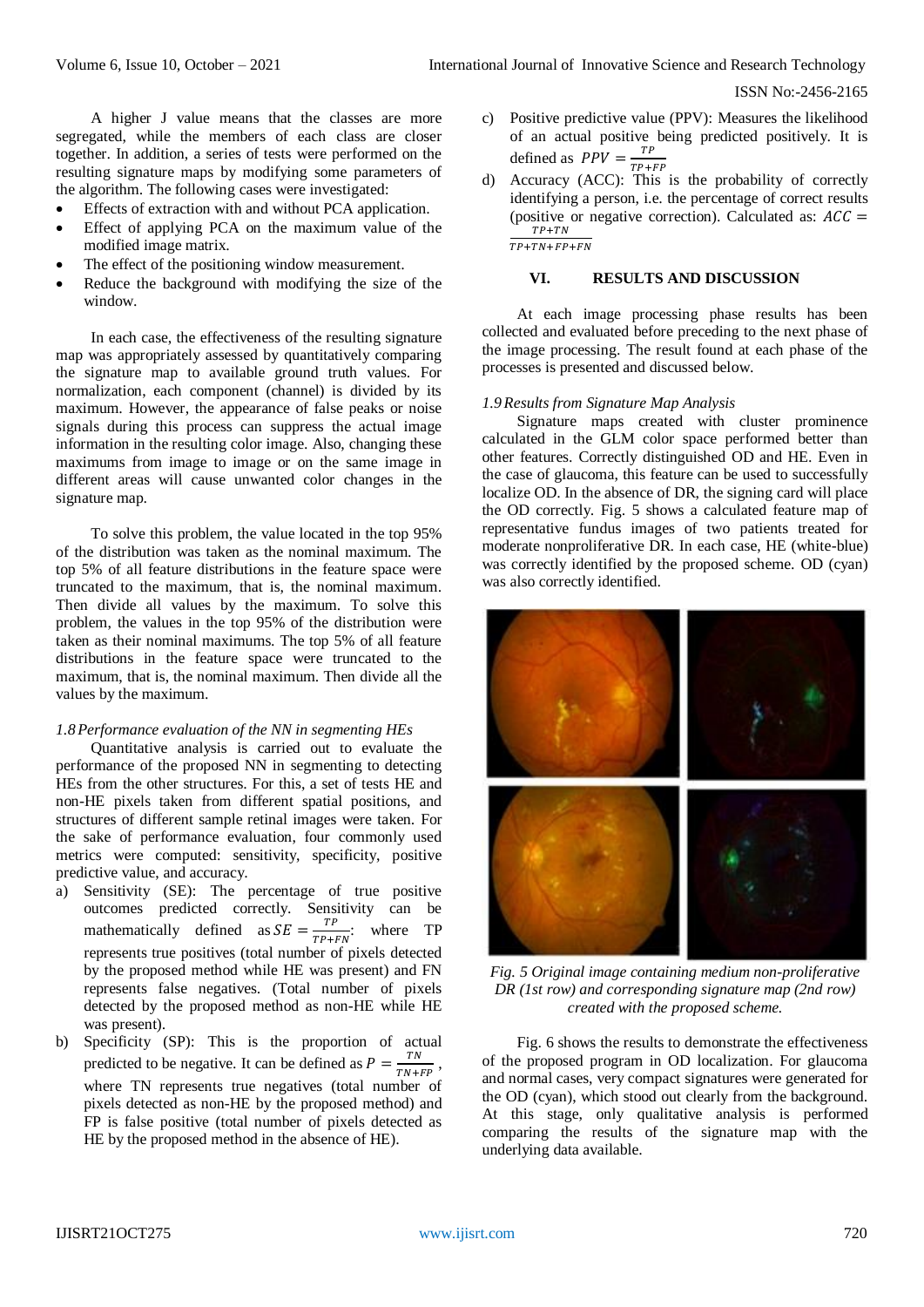

*Fig. 6 Original images with moderate non-proliferative DR (1st column) and the corresponding signature cards created with the proposed scheme (2nd column).*

The results of the signature tag suggest that the method proposed in this study is capable of identifying secretions. A clear textural feature of these unusual markers was observed in the produced signature maps. In general, there is a good agreement between the generated signature maps and the underlying truth available. Therefore, the proposed multichannel texture map can be used as a powerful tool for image segmentation and classification.

Experiments were performed with 214 retinal stock images. Images were obtained from healthy individuals and patients treated for DR and glaucoma. The test group includes not only good quality images with different background and lighting colors, but also low-quality images due to poor lighting and noise. Experimental tests have shown that the algorithm works best when using a 3x3 rendering window and applying PCA to the TFT-converted image matrix. The resulting signature map was found to be very useful for visual enhancement of pathological signs with DR, OD localization and EX resistance.

As can be seen in Fig.5, the EX of the generated signature map is displayed in bluish white and contrasts with the background of the other structures and the rest of the background. Signature maps provided significant visual improvement and distinction between HE and OD. A total of 125 DR-induced retinal abnormal images were acquired during the experiment, and the corresponding signature map recognized HE pixels as unique colors. Overall, the robustness of the algorithm to changes in background color and lighting conditions was found to be very satisfactory. Our results showed that the most informative for identifying EX is the third component of the signature map. In addition to visually enhancing HE and OD, signature maps automate the segmentation process by providing critical information that sets thresholds for features that can serve as decision boundaries to differentiate EX from other regions. Experiments have shown that channel 3 provides the highestgrade distinction between HE and OD. The second channel also provides good separation between background pixels and pixels due to HE and OD, but the ability to separate HE and OD is less satisfactory.

### *1.10 Results of Image Segmentation*

The experimental results so far show that the extracted features are very promising in automatic segmentation of HEs, classification of abnormal retinal images based on DR, and visual enhancement of retinal images. The automatic segmentation scheme for HEs proposed in Section IV -C uses an adaptive neural network to detect the presence of exudates (which are the most common markers of DR in the earliest stage) in an image.

Fig.7 HE shows the segmentation results of two representative images with EXs. In both cases, HE was detected very well on each map (pure blue). Results for two retinal images without HE pixels are shown in Fig. 8. In each case, it is clear that the resulting image has no signs of HE (pure blue). In addition to segmentation and classification functions, the proposed method provides improved color contrast for OD and background regions.



*Fig. 7 HE Segmentation results; original retinal images with HE (1st column) and results after segmentation of HE pixels with pure blue color (2nd column).*



*Fig. 8 Results for retinal images containing no exudates; original images (1st column) and results after segmentation (2nd column).*

Quantitative analysis was performed to evaluate the performance of the proposed system. For this purpose, two criteria have been established: a pixel-based criterion and an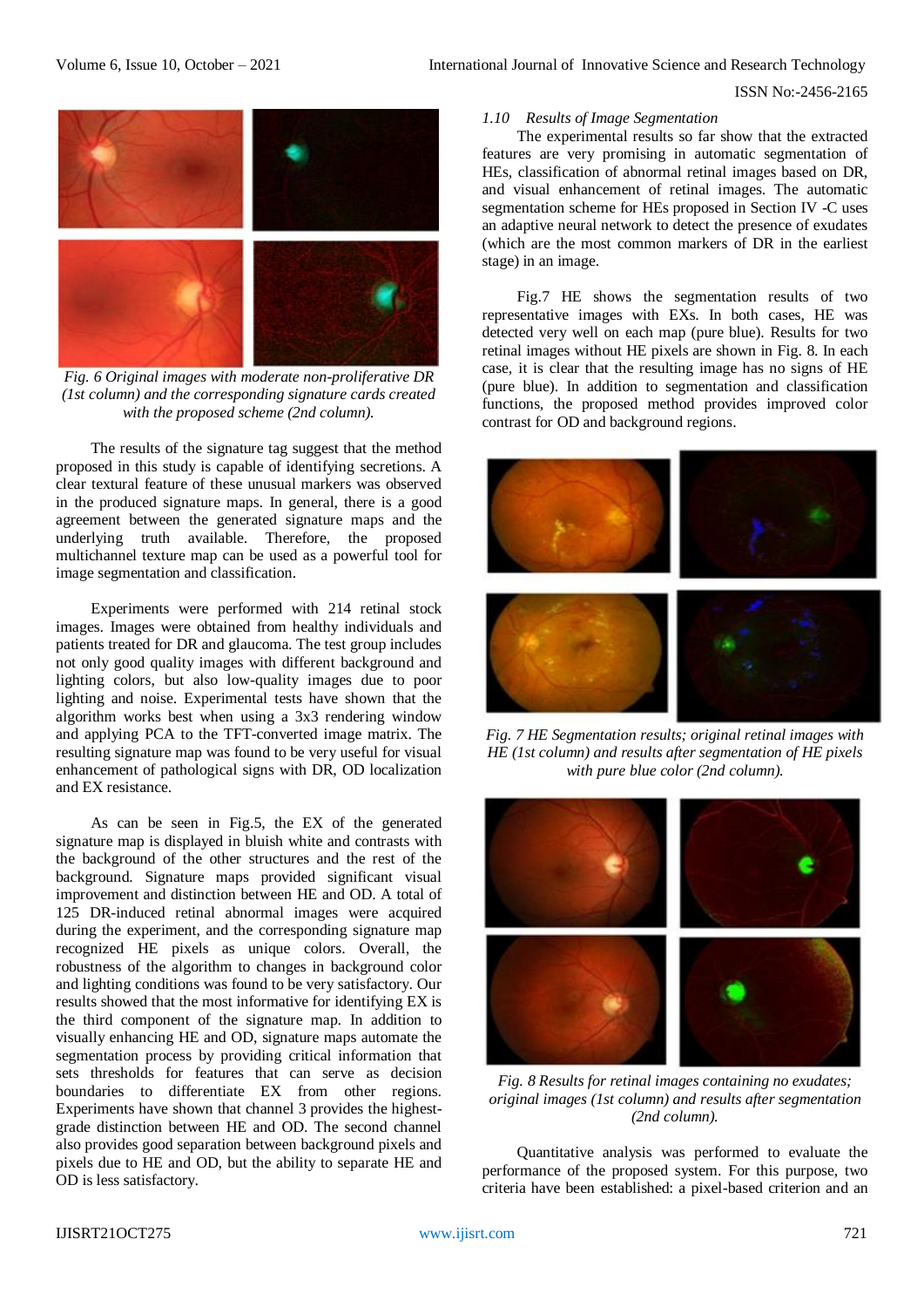image-based criterion. The first criterion examines the ability of the proposed algorithm to perform pixel-based detection (i.e. segmentation) of HE, while the second criterion evaluates the ability of the algorithm to distinguish between HE and healthy retinal images. For pixel-based criteria, 64,500 HE pixels from 65 images of retinas with nonproliferative DR and 192,500 pixels without HE (from various anatomical and non-pathological structures) were used. 7 normal images and 30 abnormal images of the retina with H were used as the criteria according to the images. Based on this, the proposed NN-based HE classifier obtained 96.4% SE, 98.7% SP, 96.13% PPV, and 98.12% ACC for pixel-based criteria. For image-based classification, the SE algorithm reached 96.66%, SP 100%, PPV 100%, and ACC 97.3%. In general, it is believed that the clinical use of these systems is acceptable if the SE and SP values are greater than 80% and 90%, respectively. This means that our method is sufficient for clinical use for early detection of exudates.

## *1.11 Developed User-Friendly Software*

To make the application user-friendly and easy to use for the medical personnel, the above image processing algorithm is first built in MATLAB and then it is implemented on C*#* programming language using Microsoft Visual .Net 2016. The graphic user interface (GUI) developed using C*#* lets the user to upload the original retinal image and save the processed image result. The user can visualize the stage of the image processing. The user can see RGB retinal image converted to different color space like CMYK, YcbCr and GLM. Some of the Image processing results using the application is shown in the figure below:



*Fig. 9 The original RGB retinal image converted to a GLM image*



*Fig. 10 Image processing result after textural feature extraction*



*Fig. 11 Applying Artificial neural net to detect the Hard Exudates*

## **VII. CONCLUSIONS**

Color retinal image processing employs a threedimensional representation of color pictures and performs trinion-based Fourier transformations to extract valuable imaging features. The technique also includes a suitable color space transformation, a method for obtaining strong higherorder features, and ANN-based exudate segmentation algorithms. The following two major applications have had their results analysed to illustrate the efficacy of the proposed methods:

- In retinal imaging, visual amplification of the major anato mical and pathological features.
- Automatic HE segmentation and classification of DR ano malies.

The first application explored the potential of signature maps based on multiple higher-order statistical features. A sufficient number of image samples with a wider range of difficulty were used to evaluate the ability of signature maps to extract useful information relevant to DR studies. Priority was the identification of EX and localization of OD. Signature cards were also examined to identify clinically relevant information if glaucoma was present. Texture maps extracted from cluster bump functions and computed in the GLM color space, according to our findings, provide enhanced texture information that can be used to localize OD in the presence of EX, detect HE, and classify retinal abnormalities based on images. showed Accurate identification of this retinal shape greatly aids the patient's diagnosis and prognosis. With the help of an ANN classifier applied to the acquired texture data, we were able to accurately segment the HE in the background and other bright spots. The performance of the algorithm was evaluated using statistical indicators such as sensitivity, specificity, positive predictive value, and accuracy calculated for both pixel and image criteria. For HE pixel segmentation, the algorithm reached SE 96.4%, SP 98.7, PPV 96.13%, and ACC 98.12%, and for image-based HE anomaly classification, SE 96.66%, SP 100%. , PPV 100% and ACC 97.3%. The results showed that the proposed method works well and has potential for use in intelligent medical systems using computing to detect DRrelated eye illnesses.